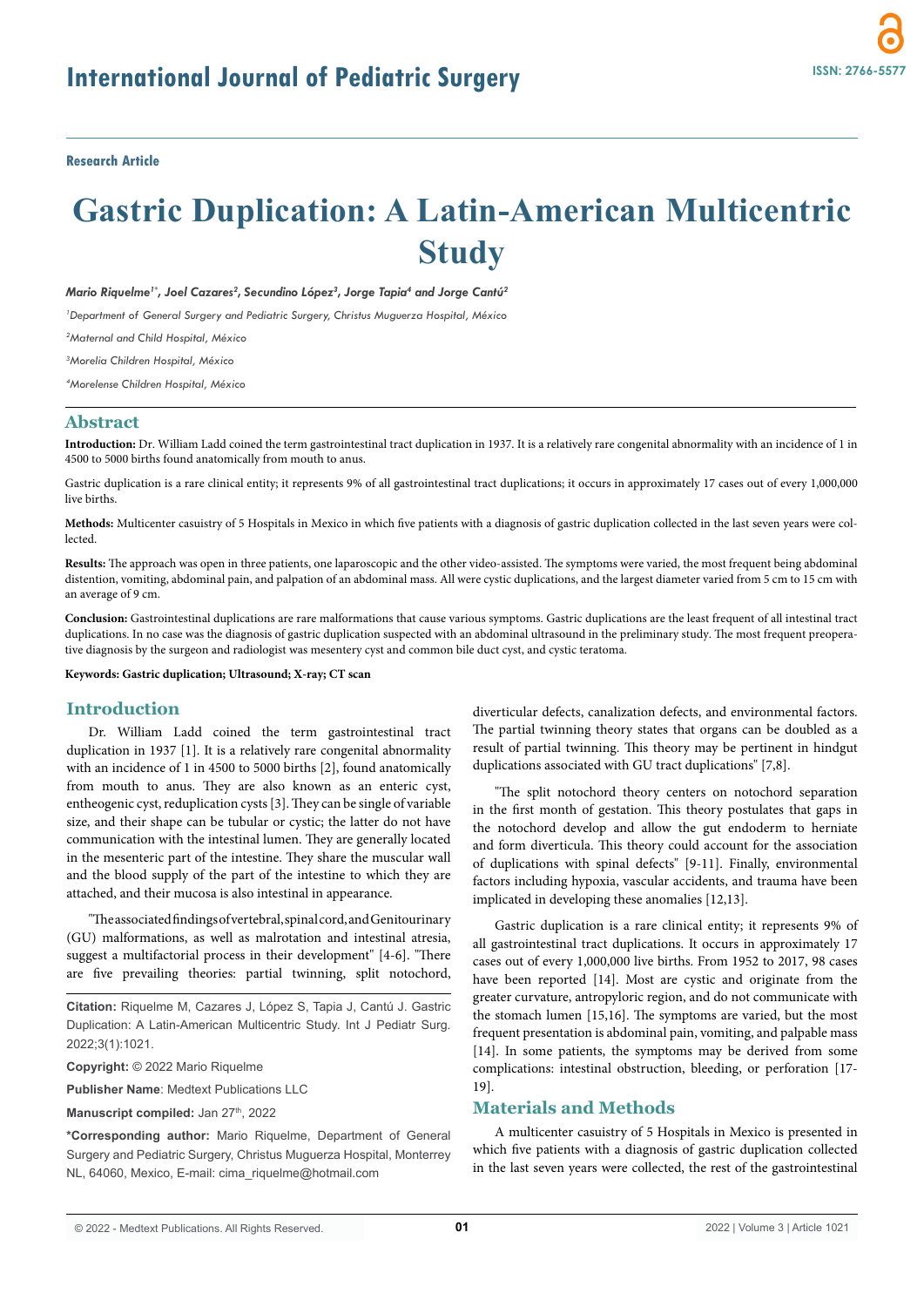duplications were discarded. The approach was open in three patients, one laparoscopic and the other video-assisted. In the two patients with a minimally invasive approach (Figures 1-3), three 3 mm trocars and a 5 mm 30 and 45-degree lens were used.

Four of them were male and one female. The age varied from 10 years to 3 months, four of them under 1 year. The symptoms were varied, the most frequent being abdominal distention, vomiting, abdominal pain, and palpation of an abdominal mass. In four of them, the first study was an abdominal ultrasound. In three of them, it was accompanied by an abdominal CT scan since the ultrasound was insufficient to make a diagnosis. SEGD was requested as the first diagnostic study in only one case since a double bubble image was appreciated in the plain abdominal X-ray. In no case was the possibility of gastric duplication suspected in the primary preoperative studies. The preoperative diagnoses were: Choledochal Cyst, Cystic Teratoma, Duodenal Membrane, Retro Gastric Cystic Mass, and Mesentery Cyst, none communicated with the stomach lumen. All were cystic duplications, and the largest diameter varied from 5 cm to 15 cm with an average of 9 cm. No patient presented another associated malformation (Table 1).

#### **Results**

Three of the patients were approached openly, one with a videoassisted approach and the last by laparoscopy. The average surgical time was 1 hour 20 minutes. In two patients, the duplication was originated in the greater curvature of the stomach. One patient in the posterior gastric fundus near the gastroesophageal junction. And another patient in the anterior wall of the stomach. None of the duplications communicated with the lumen of the stomach, but they shared a thin wall, so in two cases, the stomach was opened during the procedure, so it was necessary to suture it in two layers. The diet was started on average 48 hours after the intervention. No patient presented complications. The long-term follow-up did not show any complications either (Table 1).

### **Conclusions**

Gastrointestinal duplications are rare malformations that cause a variety of symptoms. Gastric duplications are the least frequent of all intestinal tract duplications, approximately 2% to 9%. Because of their frequency, there are few large series, so it is necessary to carry out multicenter studies. In this series, no particular symptoms predominated since two patients presented as a palpable mass and two with vomiting.

The most exciting thing about this series is that in no case was the diagnosis of gastric duplication suspected with the preliminary



**Figure 2**: Site of incisions in the abdomen and surgical piece.



**Figure 3**: Video-assisted approach and surgical piece.

study, which was an abdominal ultrasound. The most frequent preoperative diagnosis by the surgeon and radiologist was mesentery cyst and common bile duct cyst, and cystic teratoma. It was even in the operating room where the diagnosis was made with certainty. The lesson to be learned is that in every abdominal ultrasound where a cystic mass appears, we must consider a gastric duplication cyst as the first possibility.

Given the anatomical characteristics and the simplicity of its resection, no intraoperative or postoperative complications have been reported. The primary approach should be considered minimally invasive, especially in small lesions that are easily resectable, and if this is not possible and once the diagnosis is made, MIS surgery helps us reduce the incision.